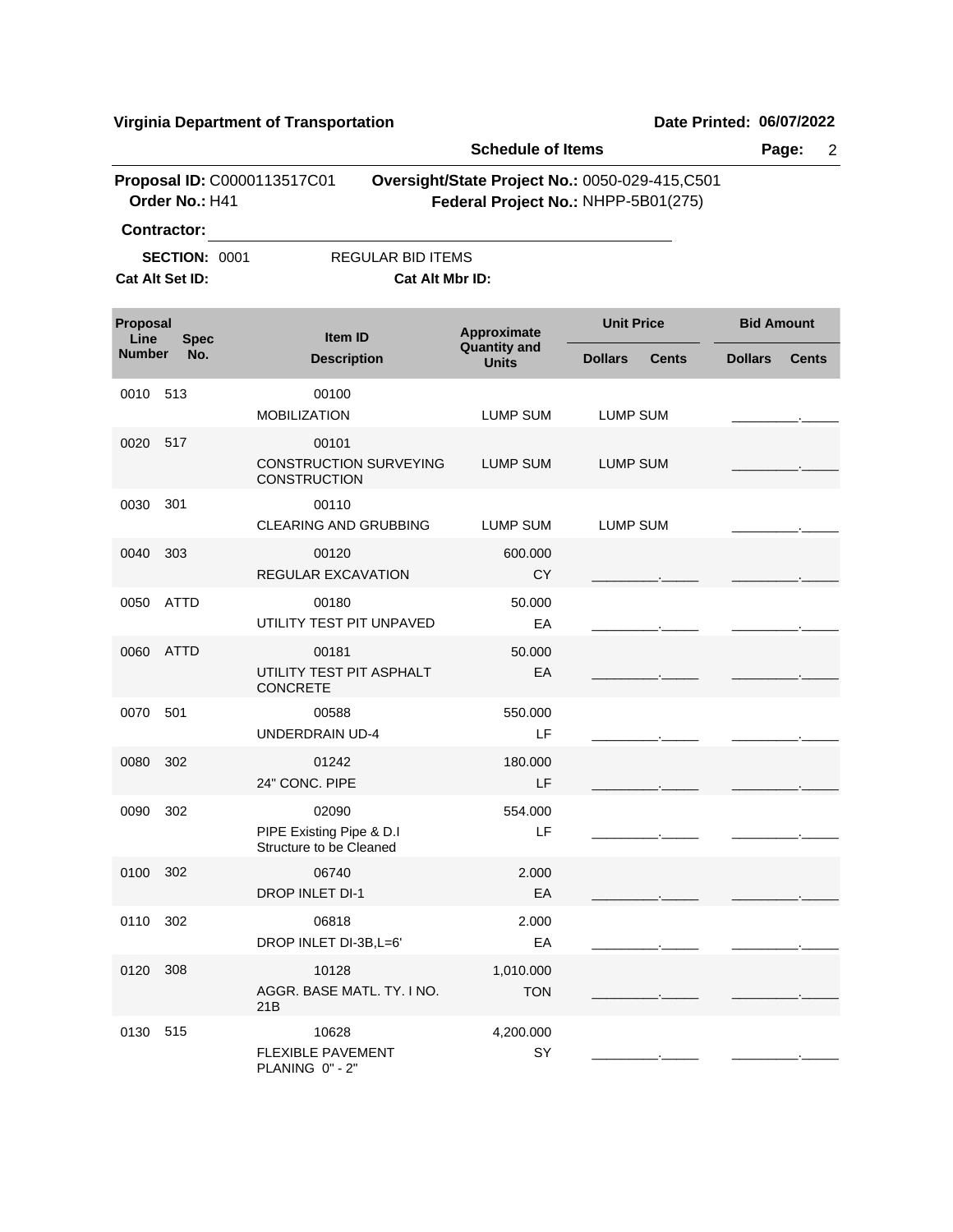| <b>Schedule of Items</b> |                                         |                                                            |                                             |                                                                                       |                   |              |                   | Page:<br>3   |
|--------------------------|-----------------------------------------|------------------------------------------------------------|---------------------------------------------|---------------------------------------------------------------------------------------|-------------------|--------------|-------------------|--------------|
|                          | Order No.: H41<br><b>Contractor:</b>    | Proposal ID: C0000113517C01                                |                                             | Oversight/State Project No.: 0050-029-415,C501<br>Federal Project No.: NHPP-5B01(275) |                   |              |                   |              |
|                          | <b>SECTION: 0001</b><br>Cat Alt Set ID: |                                                            | <b>REGULAR BID ITEMS</b><br>Cat Alt Mbr ID: |                                                                                       |                   |              |                   |              |
| Proposal<br>Line         | <b>Spec</b>                             | <b>Item ID</b>                                             |                                             | Approximate                                                                           | <b>Unit Price</b> |              | <b>Bid Amount</b> |              |
| <b>Number</b>            | No.                                     | <b>Description</b>                                         |                                             | <b>Quantity and</b><br><b>Units</b>                                                   | <b>Dollars</b>    | <b>Cents</b> | <b>Dollars</b>    | <b>Cents</b> |
| 0140                     | 315                                     | 10636                                                      | ASPHALT CONC.TY. SM-9.5D                    | 580.000<br><b>TON</b>                                                                 |                   |              |                   |              |
| 0150                     | 315                                     | 10642<br>25.0A                                             | ASPHALT CONCRETE TY. BM-                    | 600.000<br><b>TON</b>                                                                 |                   |              |                   |              |
| 0160                     | <b>PLAN</b>                             | 11070                                                      | SAW-CUT ASPH CONC PLAN                      | 1,000.000<br>LF                                                                       |                   |              |                   |              |
| 0170                     | 502                                     | 12020<br>STD. CURB CG-2                                    |                                             | 160.000<br>LF                                                                         |                   |              |                   |              |
| 0180                     | 502                                     | 12600<br>$CG-6$                                            | STD. COMB. CURB & GUTTER                    | 775,000<br>LF                                                                         |                   |              |                   |              |
| 0190                     | 504                                     | 13108<br><b>CG-12 DETECTABLE</b><br><b>WARNING SURFACE</b> |                                             | 20.000<br>SY                                                                          |                   |              |                   |              |
| 0200                     | 504                                     | 13220<br>HYDRAULIC CEMENT CONC.<br>SIDEWALK 4"             |                                             | 330.000<br>SY                                                                         |                   |              |                   |              |
| 0210                     | 502                                     | 13460<br><b>MEDIAN BARRIER MB-7D</b>                       |                                             | 500.000<br>LF                                                                         |                   |              |                   |              |
| 0220 506                 |                                         | 13530<br><b>RETAINING WALL RW-3</b>                        |                                             | 17.000<br><b>CY</b>                                                                   |                   |              |                   |              |
|                          | 0230 ATTD                               | 14120<br>REMOVE COMB. CURB AND<br><b>GUTTER</b>            |                                             | 1,000.000<br>LF                                                                       |                   |              |                   |              |
| 0240 512                 |                                         | 24160<br><b>TEMPORARY</b><br>(CONSTRUCTION) SIGN           |                                             | 591.000<br><b>SF</b>                                                                  |                   |              |                   |              |
| 0250 512                 |                                         | 24278<br><b>GROUP 2 CHANNELIZING</b><br><b>DEVICES</b>     |                                             | 2,058.000<br><b>DAY</b>                                                               |                   |              |                   |              |
| 0260 508                 |                                         | 24430<br>DEMOLITION OF PAVEMENT<br><b>FLEXIBLE</b>         |                                             | 262.000<br>SY                                                                         |                   |              |                   |              |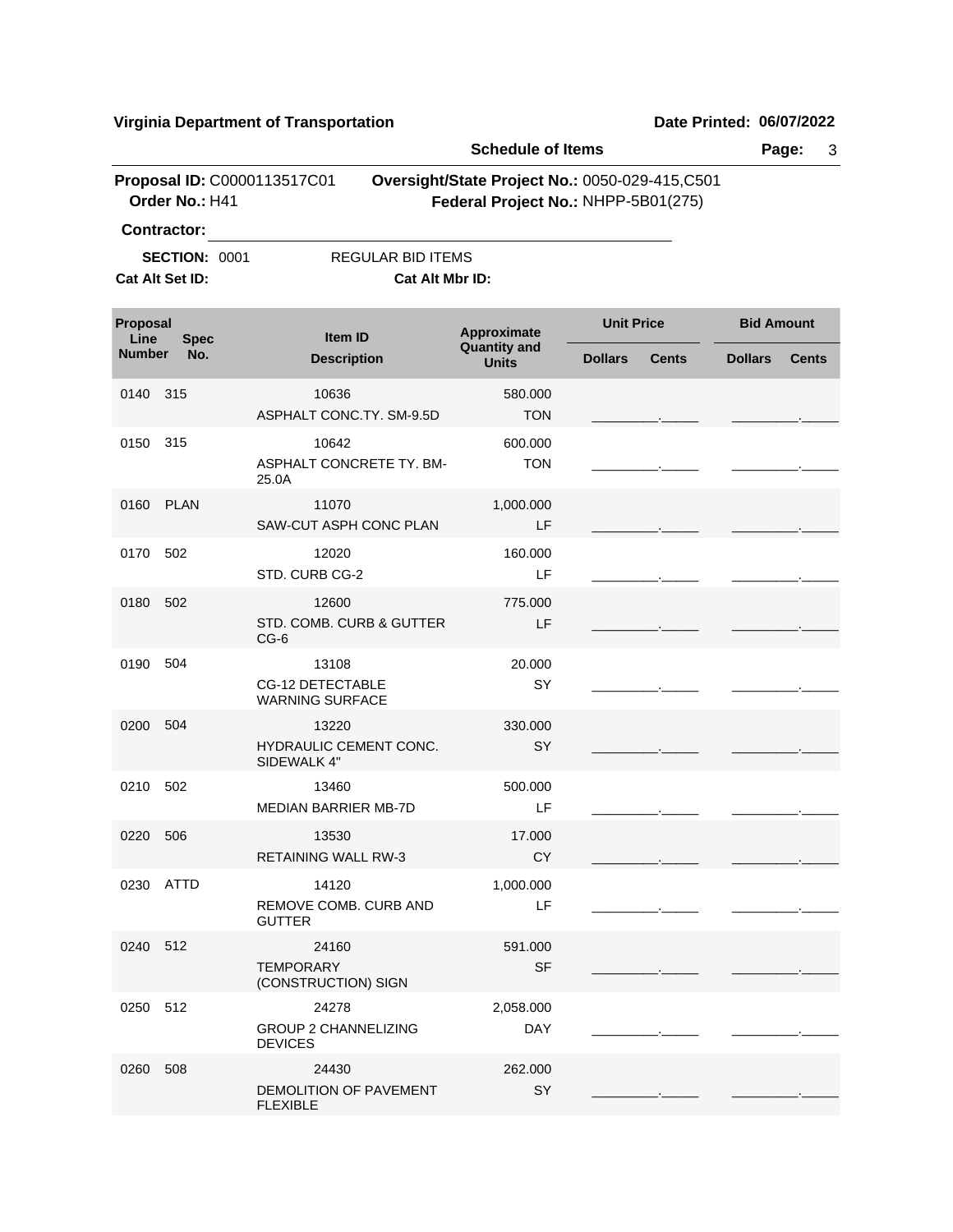|                  |                                                               |                                                                                   | <b>Schedule of Items</b>            |                                                                                       |                   |              |
|------------------|---------------------------------------------------------------|-----------------------------------------------------------------------------------|-------------------------------------|---------------------------------------------------------------------------------------|-------------------|--------------|
|                  | Order No.: H41                                                | Proposal ID: C0000113517C01                                                       |                                     | Oversight/State Project No.: 0050-029-415,C501<br>Federal Project No.: NHPP-5B01(275) |                   |              |
|                  | <b>Contractor:</b><br><b>SECTION: 0001</b><br>Cat Alt Set ID: | REGULAR BID ITEMS<br>Cat Alt Mbr ID:                                              |                                     |                                                                                       |                   |              |
| Proposal<br>Line | <b>Spec</b>                                                   | Item ID                                                                           | Approximate                         | <b>Unit Price</b>                                                                     | <b>Bid Amount</b> |              |
| <b>Number</b>    | No.                                                           | <b>Description</b>                                                                | <b>Quantity and</b><br><b>Units</b> | <b>Dollars</b><br>Cents                                                               | <b>Dollars</b>    | <b>Cents</b> |
| 0270             | 510                                                           | 24501<br>REMOVE EXIST. Storm Pipe<br>15" to 24"                                   | 250.000<br>LF                       |                                                                                       |                   |              |
| 0280             | 510                                                           | 24502<br><b>REMOVE EXIST. Structure</b>                                           | 5.000<br>EA                         |                                                                                       |                   |              |
| 0290             | 303                                                           | 27451<br><b>INLET PROTECTION TYPE A</b>                                           | 1.000<br>EA                         |                                                                                       |                   |              |
| 0300             | 303                                                           | 27461<br><b>INLET PROTECTION TYPE B</b>                                           | 9.000<br>EA                         |                                                                                       |                   |              |
| 0310             | 303                                                           | 27505<br>TEMP. SILT FENCE TYPE A                                                  | 170,000<br>LF                       |                                                                                       |                   |              |
| 0320             | ATTD                                                          | 27548<br><b>STORM WATER</b><br><b>MANAGEMENT NS SWM</b>                           | <b>LUMP SUM</b>                     | <b>LUMP SUM</b>                                                                       |                   |              |
| 0330             | <b>ATTD</b>                                                   | 38953<br>LANDSCAPE PERMANENT<br><b>VEGETATIVE COVER</b>                           | <b>LUMP SUM</b>                     | <b>LUMP SUM</b>                                                                       |                   |              |
| 0340             | 701                                                           | 50108<br><b>SIGN PANEL</b>                                                        | 198,000<br><b>SF</b>                |                                                                                       |                   |              |
| 0350             | 510                                                           | 51137<br><b>INSTALL CONTROLLER</b>                                                | 1.000<br>EA                         |                                                                                       |                   |              |
| 0360             | 700                                                           | 51170<br>ELECTRICAL SERVICE SE-5                                                  | 1.000<br>EA                         |                                                                                       |                   |              |
| 0370             | 703                                                           | 51185<br><b>TRAFFIC SIGNAL HEAD</b><br><b>SECTION 12" HVS</b><br><b>BACKPLATE</b> | 88.000<br>EA                        |                                                                                       |                   |              |
| 0380             | 700                                                           | 51212<br>PEDESTAL POLE PF-2 12'                                                   | 3.000<br>EA                         |                                                                                       |                   |              |
| 0390             | 700                                                           | 51238<br><b>CONCRETE FOUNDATION</b><br>SIGNAL POLE PF-8                           | 38.000<br>CY                        |                                                                                       |                   |              |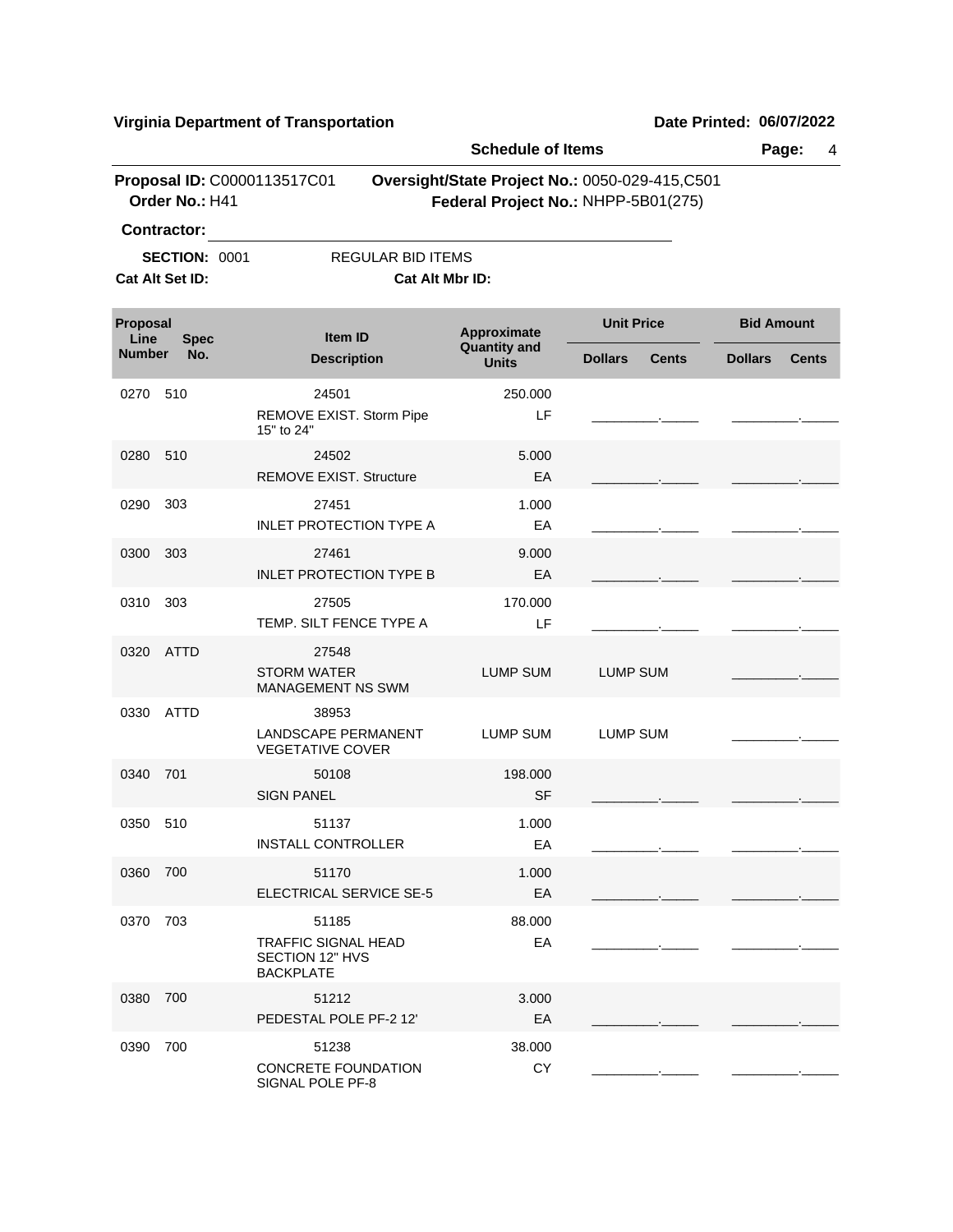|                  | 9                                             |                                                       |                                     |                                                                                       |                                |
|------------------|-----------------------------------------------|-------------------------------------------------------|-------------------------------------|---------------------------------------------------------------------------------------|--------------------------------|
|                  | Page:<br>5                                    |                                                       |                                     |                                                                                       |                                |
|                  | Proposal ID: C0000113517C01<br>Order No.: H41 |                                                       |                                     | Oversight/State Project No.: 0050-029-415,C501<br>Federal Project No.: NHPP-5B01(275) |                                |
|                  | <b>Contractor:</b>                            |                                                       |                                     |                                                                                       |                                |
|                  | <b>SECTION: 0001</b>                          | <b>REGULAR BID ITEMS</b>                              |                                     |                                                                                       |                                |
|                  | Cat Alt Set ID:                               | Cat Alt Mbr ID:                                       |                                     |                                                                                       |                                |
| Proposal<br>Line | <b>Spec</b>                                   | Item ID                                               | Approximate                         | <b>Unit Price</b>                                                                     | <b>Bid Amount</b>              |
| <b>Number</b>    | No.                                           | <b>Description</b>                                    | <b>Quantity and</b><br><b>Units</b> | <b>Dollars</b><br><b>Cents</b>                                                        | <b>Dollars</b><br><b>Cents</b> |
| 0400             | 700                                           | 51240<br>CONCRETE FOUNDATION PF-                      | 8.000<br>EA                         |                                                                                       |                                |
|                  |                                               | 2                                                     |                                     |                                                                                       |                                |
| 0410             | 700                                           | 51245<br>CONCRETE FOUNDATION CF-                      | 1.000<br>EA                         |                                                                                       |                                |
|                  |                                               | 1                                                     |                                     |                                                                                       |                                |
| 0420             | 700                                           | 51476                                                 | 4.000                               |                                                                                       |                                |
|                  |                                               | SIGNAL MAST ARM POLE MP-<br>3, TYPE B1                | EA                                  |                                                                                       |                                |
| 0430             | 700                                           | 51490                                                 | 1.000                               |                                                                                       |                                |
|                  |                                               | MAST ARM 70'                                          | EA                                  |                                                                                       |                                |
| 0440             | 700                                           | 51491<br>MAST ARM 75' CASE 1<br><b>LOADING</b>        | 3.000<br>EA                         |                                                                                       |                                |
| 0450             | <b>ATTD</b>                                   | 51541                                                 | 1.000                               |                                                                                       |                                |
|                  |                                               | DETECTOR NS EVP Detection<br>System                   | EA                                  |                                                                                       |                                |
| 0460             | 700                                           | 51600                                                 | 2,740.000                           |                                                                                       |                                |
|                  |                                               | 14/2 CONDUCTOR CABLE                                  | LF                                  |                                                                                       |                                |
| 0470             | 700                                           | 51607<br>14/7 CONDUCTOR CABLE                         | 10,140.000<br>LF                    |                                                                                       |                                |
| 0480             | 700                                           | 51614                                                 | 40.000                              |                                                                                       |                                |
|                  |                                               | <b>CONDUCTOR CABLE NS</b><br>Conductor Cable (#6 AWG) | LF                                  |                                                                                       |                                |
| 0490             | 700                                           | 51615                                                 | 8,860.000                           |                                                                                       |                                |
|                  |                                               | 14/1 ENCLOSED COND.<br><b>CABLE</b>                   | LF                                  |                                                                                       |                                |
| 0500             | 700                                           | 51700                                                 | 5,760.000                           |                                                                                       |                                |
|                  |                                               | 14/2 CONDUCTOR CABLE<br>SHIELDED                      | LF                                  |                                                                                       |                                |

0510 51830 703HANGER ASSEMBLY SM-3, EA 16.000 \_\_\_\_\_\_\_\_\_.\_\_\_\_\_ \_\_\_\_\_\_\_\_\_.\_\_\_\_\_

## ONE WAY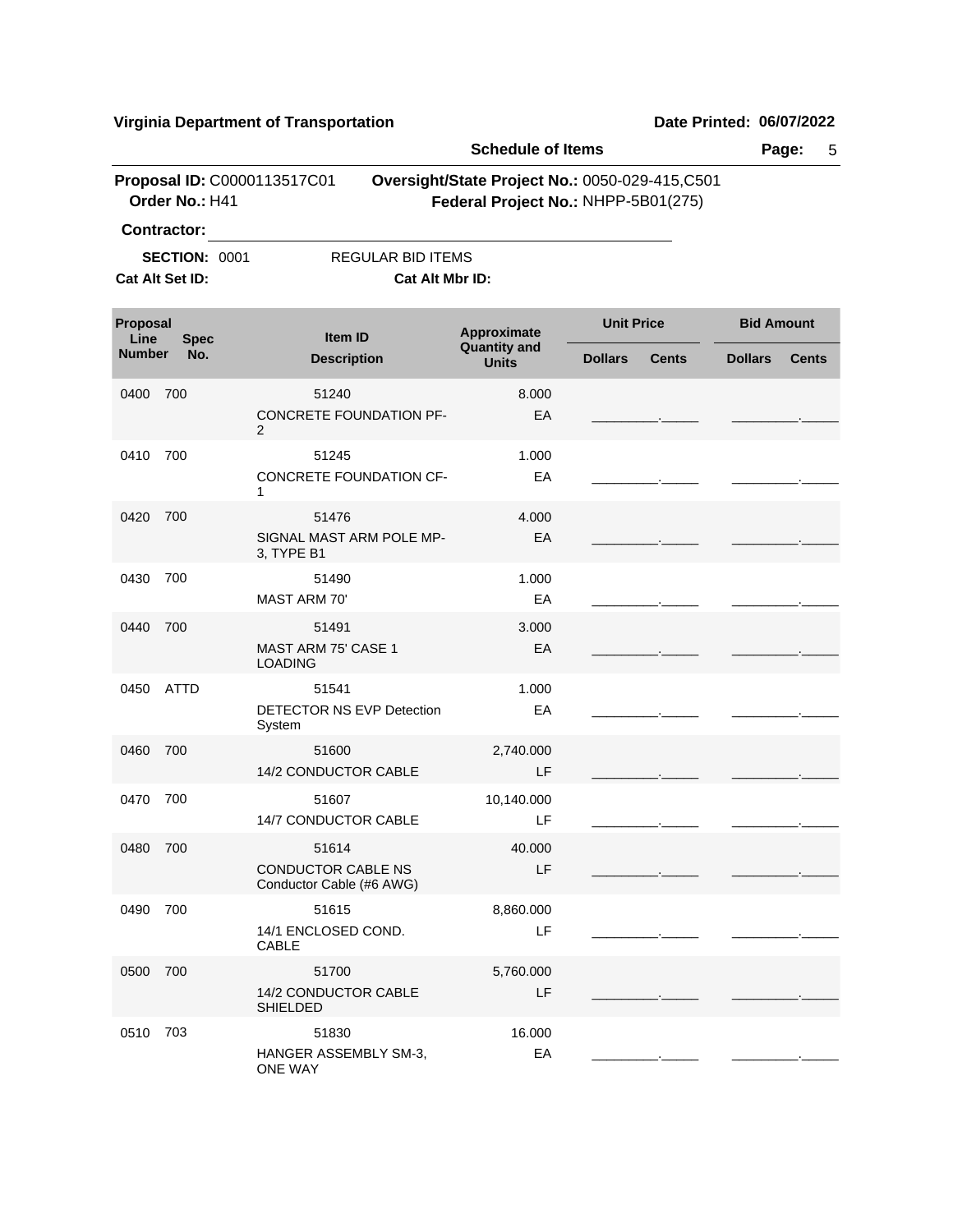Service

\_\_\_\_\_\_\_\_\_.\_\_\_\_\_ \_\_\_\_\_\_\_\_\_.\_\_\_\_\_

|                  |                      |                                                                                  | <b>Schedule of Items</b>                                                              |                   |                   |                   | Page:<br>6   |  |  |
|------------------|----------------------|----------------------------------------------------------------------------------|---------------------------------------------------------------------------------------|-------------------|-------------------|-------------------|--------------|--|--|
|                  | Order No.: H41       | Proposal ID: C0000113517C01                                                      | Oversight/State Project No.: 0050-029-415,C501<br>Federal Project No.: NHPP-5B01(275) |                   |                   |                   |              |  |  |
|                  | <b>Contractor:</b>   |                                                                                  |                                                                                       |                   |                   |                   |              |  |  |
|                  | <b>SECTION: 0001</b> | <b>REGULAR BID ITEMS</b>                                                         |                                                                                       |                   |                   |                   |              |  |  |
|                  | Cat Alt Set ID:      | Cat Alt Mbr ID:                                                                  |                                                                                       |                   |                   |                   |              |  |  |
| Proposal<br>Line | <b>Spec</b>          | <b>Item ID</b>                                                                   | Approximate<br><b>Quantity and</b>                                                    | <b>Unit Price</b> |                   | <b>Bid Amount</b> |              |  |  |
| <b>Number</b>    | No.                  | <b>Description</b>                                                               | <b>Units</b>                                                                          | <b>Dollars</b>    | <b>Cents</b>      | <b>Dollars</b>    | <b>Cents</b> |  |  |
| 0520             | 703                  | 51838                                                                            | 12.000                                                                                |                   |                   |                   |              |  |  |
|                  |                      | HANGER ASSEMBLY SMB-3,<br><b>ONE WAY</b>                                         | EA                                                                                    |                   | <b>Contractor</b> |                   |              |  |  |
| 0530             | 703                  | 51840                                                                            | 8.000                                                                                 |                   |                   |                   |              |  |  |
|                  |                      | HANGER ASSEMBLY NS<br>Hanger Assembly - SM-3 One<br>Way Cluster                  | EA                                                                                    |                   |                   |                   |              |  |  |
| 0540             | 703                  | 51840                                                                            | 20.000                                                                                |                   |                   |                   |              |  |  |
|                  |                      | <b>HANGER ASSEMBLY NS</b><br>Hanger Assembly - SMD-2                             | EA                                                                                    |                   |                   |                   |              |  |  |
| 0550             | 703                  | 51912                                                                            | 2,780.000                                                                             |                   |                   |                   |              |  |  |
|                  |                      | LOOP SAW CUT 3/8"                                                                | LF                                                                                    |                   |                   |                   |              |  |  |
| 0560             | 703                  | 51913                                                                            | 480.000                                                                               |                   |                   |                   |              |  |  |
|                  |                      | LOOP SAWCUT 5/8"                                                                 | LF                                                                                    |                   |                   |                   |              |  |  |
| 0570             | 700                  | 51932                                                                            | 8.000                                                                                 |                   |                   |                   |              |  |  |
|                  |                      | <b>RELOCATE EXISTING SIGN</b><br><b>PANEL NS Relocate Existing</b><br>Sign Panel | EA                                                                                    |                   |                   |                   |              |  |  |
| 0580             | 703                  | 51933                                                                            | 6.000                                                                                 |                   |                   |                   |              |  |  |
|                  |                      | <b>REMOVE EXISTING POLE</b>                                                      | EA                                                                                    |                   |                   |                   |              |  |  |
| 0590             | 703                  | 51934                                                                            | 7.000                                                                                 |                   |                   |                   |              |  |  |
|                  |                      | <b>REMOVE EXISTING</b><br><b>FOUNDATION</b>                                      | EA                                                                                    |                   |                   |                   |              |  |  |
| 0600             | 703                  | 51935                                                                            | 33.000                                                                                |                   |                   |                   |              |  |  |
|                  |                      | <b>REMOVE EXISTING SIGNAL</b><br><b>HEAD</b>                                     | EA                                                                                    |                   |                   |                   |              |  |  |
| 0610             | 703                  | 51936                                                                            |                                                                                       |                   |                   |                   |              |  |  |
|                  |                      | <b>REMOVE EXISTING</b><br><b>CONTROLLER</b>                                      | 1.000<br>EA                                                                           |                   |                   |                   |              |  |  |
| 0620             | 703                  | 51937                                                                            | 11.000                                                                                |                   |                   |                   |              |  |  |
|                  |                      | <b>REMOVE EXISTING</b><br>MANHOLE/JUNCTION BOX                                   | EA                                                                                    |                   |                   |                   |              |  |  |
| 0630             | ATTD                 | 51963                                                                            | 1.000                                                                                 |                   |                   |                   |              |  |  |
|                  |                      | <b>REMOVE NS Remove Electrical</b>                                               | EA                                                                                    |                   |                   |                   |              |  |  |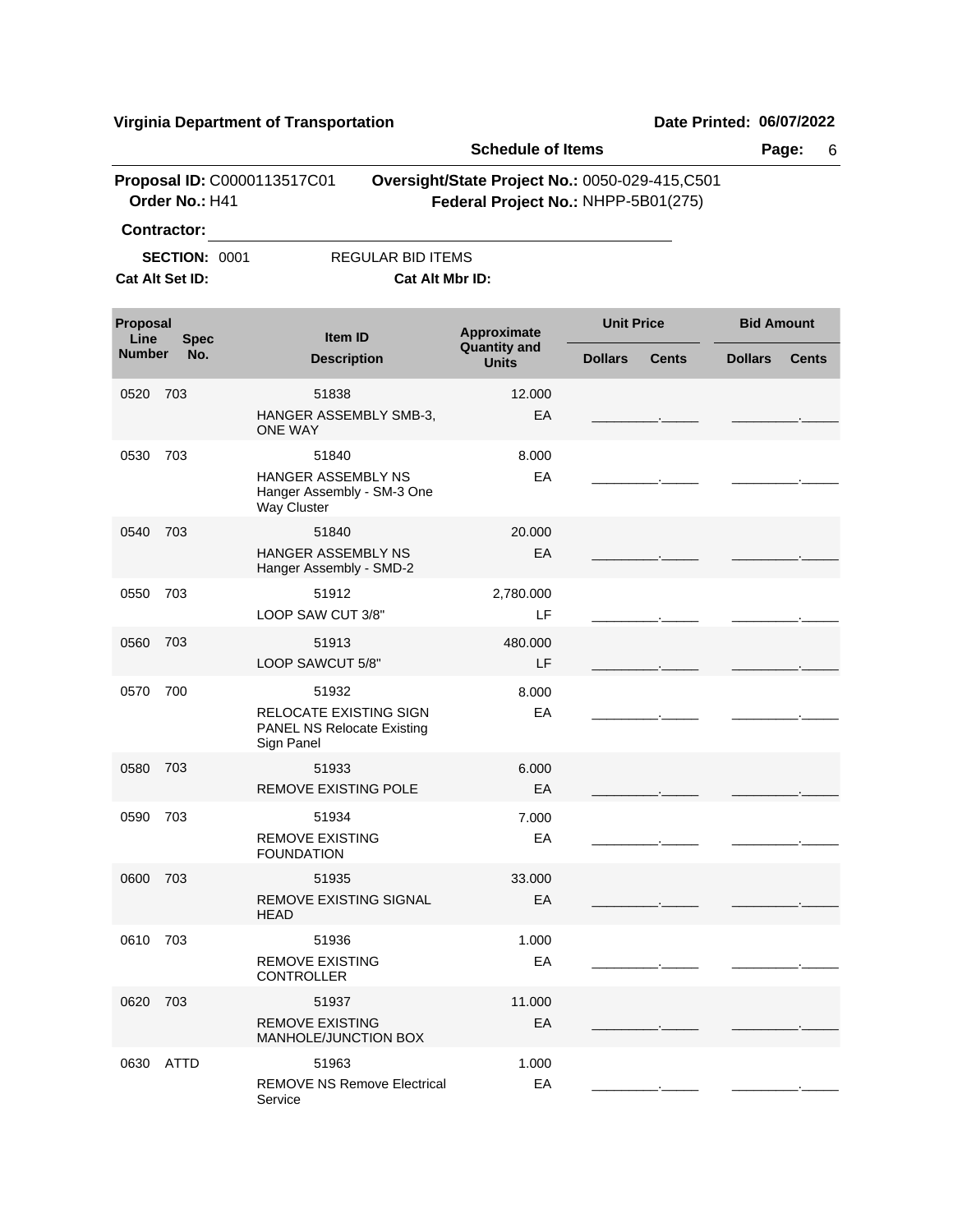|                  |                      |                                                                                                                         | <b>Schedule of Items</b>            |                                                                                       |                                |  |
|------------------|----------------------|-------------------------------------------------------------------------------------------------------------------------|-------------------------------------|---------------------------------------------------------------------------------------|--------------------------------|--|
|                  | Order No.: H41       | Proposal ID: C0000113517C01                                                                                             |                                     | Oversight/State Project No.: 0050-029-415,C501<br>Federal Project No.: NHPP-5B01(275) |                                |  |
|                  | <b>Contractor:</b>   |                                                                                                                         |                                     |                                                                                       |                                |  |
|                  | <b>SECTION: 0001</b> | REGULAR BID ITEMS                                                                                                       |                                     |                                                                                       |                                |  |
|                  | Cat Alt Set ID:      | Cat Alt Mbr ID:                                                                                                         |                                     |                                                                                       |                                |  |
| Proposal<br>Line | <b>Spec</b>          | Item ID                                                                                                                 | Approximate                         | <b>Unit Price</b>                                                                     | <b>Bid Amount</b>              |  |
| <b>Number</b>    | No.                  | <b>Description</b>                                                                                                      | <b>Quantity and</b><br><b>Units</b> | <b>Dollars</b><br><b>Cents</b>                                                        | <b>Dollars</b><br><b>Cents</b> |  |
| 0640             | ATTD                 | 51963                                                                                                                   | 1.000                               |                                                                                       |                                |  |
|                  |                      | <b>REMOVE NS Remove Existing</b><br><b>Controller Foundation</b>                                                        | EA                                  |                                                                                       |                                |  |
| 0650             | <b>ATTD</b>          | 51963                                                                                                                   | 2.000                               |                                                                                       |                                |  |
|                  |                      | <b>REMOVE NS Remove Existing</b><br>Pedestal Pole                                                                       | EA                                  |                                                                                       |                                |  |
| 0660             | <b>ATTD</b>          | 51963                                                                                                                   | 2.000                               |                                                                                       |                                |  |
|                  |                      | <b>REMOVE NS Remove Existing</b><br><b>Pedestal Pole Foundation</b>                                                     | EA                                  |                                                                                       |                                |  |
| 0670             | ATTD                 | 52001                                                                                                                   | 60.000                              |                                                                                       |                                |  |
|                  |                      | <b>TRAFFIC SIGNALIZATION NS</b><br><b>CCTV Cable</b>                                                                    | LF                                  |                                                                                       |                                |  |
| 0680             | 700                  | 52002                                                                                                                   | 10.000                              |                                                                                       |                                |  |
|                  |                      | <b>TRAFFIC SIGNALIZATION NS</b><br>Accessible Pedestrian Signal<br>and Pushbutton                                       | EA                                  |                                                                                       |                                |  |
| 0690             | <b>ATTD</b>          | 52002                                                                                                                   | 1.000                               |                                                                                       |                                |  |
|                  |                      | <b>TRAFFIC SIGNALIZATION NS</b><br><b>CCTV Camera</b>                                                                   | EA                                  |                                                                                       |                                |  |
| 0700             | ATTD                 | 52002                                                                                                                   | 1.000                               |                                                                                       |                                |  |
|                  |                      | <b>TRAFFIC SIGNALIZATION NS</b><br><b>Local Controller and Cabinet</b>                                                  | EA                                  |                                                                                       |                                |  |
| 0710 700         |                      | 52002                                                                                                                   | 5.000                               |                                                                                       |                                |  |
|                  |                      | <b>TRAFFIC SIGNALIZATION NS</b><br>Signal Pole - Pedestal Pole PF-<br>2 15'                                             | EA                                  |                                                                                       |                                |  |
| 0720 700         |                      | 52002                                                                                                                   | 1.000                               |                                                                                       |                                |  |
|                  |                      | <b>TRAFFIC SIGNALIZATION NS</b><br><b>Traffic Signalization APS</b><br>Mounting Extender 7"-13" w/ 90<br>Degree Adaptor | EA                                  |                                                                                       |                                |  |
| 0730             | <b>ATTD</b>          | 52002                                                                                                                   | 1.000                               |                                                                                       |                                |  |
|                  |                      | <b>TRAFFIC SIGNALIZATION NS</b><br>Uninterruptible Power Supply<br>and Battery Pack                                     | EA                                  |                                                                                       |                                |  |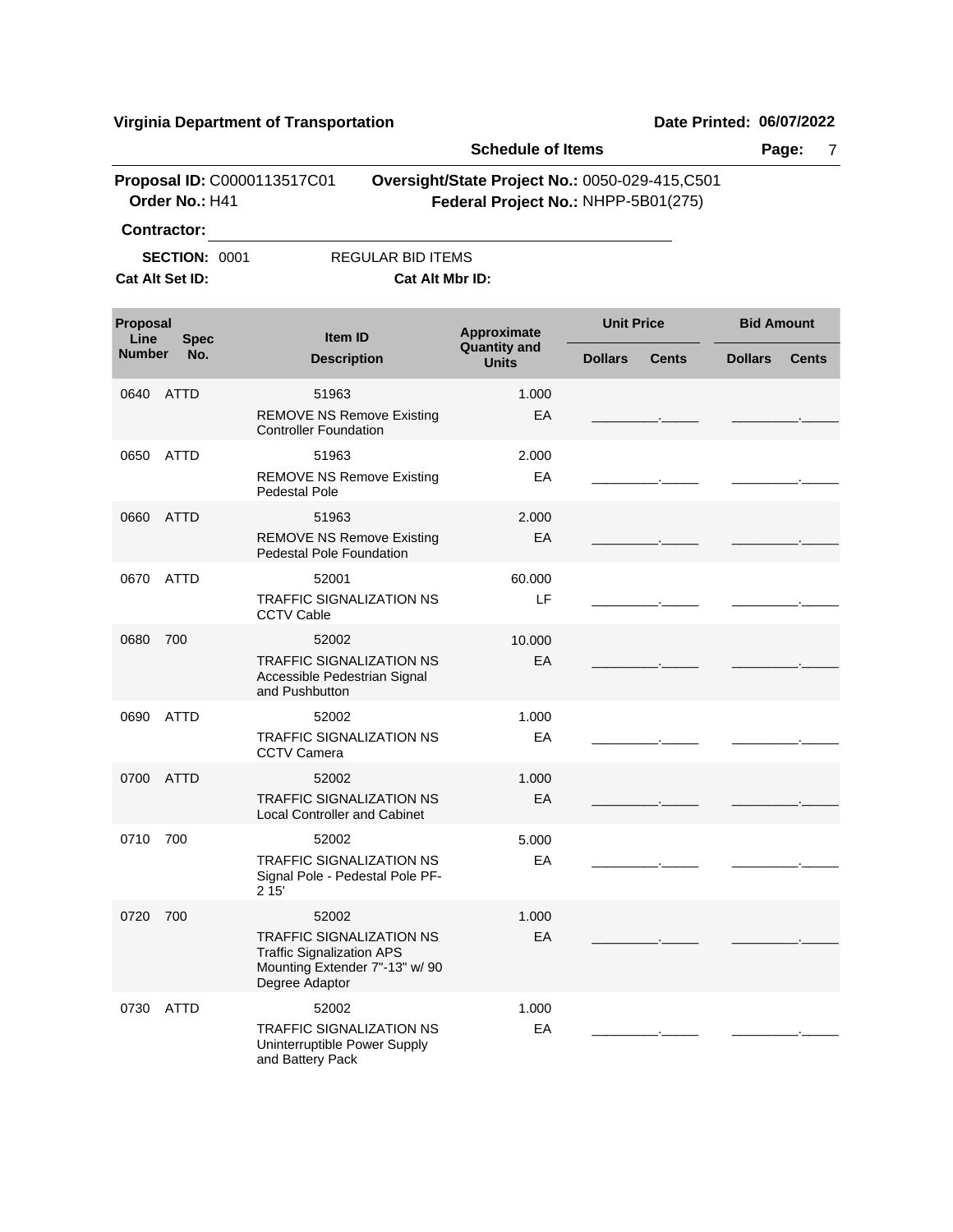\_\_\_\_\_\_\_\_\_.\_\_\_\_\_ \_\_\_\_\_\_\_\_\_.\_\_\_\_\_

|                  |                      |                                                                | <b>Schedule of Items</b>                                                              |                | Page:<br>8        |                   |              |
|------------------|----------------------|----------------------------------------------------------------|---------------------------------------------------------------------------------------|----------------|-------------------|-------------------|--------------|
|                  | Order No.: H41       | Proposal ID: C0000113517C01                                    | Oversight/State Project No.: 0050-029-415,C501<br>Federal Project No.: NHPP-5B01(275) |                |                   |                   |              |
|                  | <b>Contractor:</b>   |                                                                |                                                                                       |                |                   |                   |              |
|                  | <b>SECTION: 0001</b> |                                                                | <b>REGULAR BID ITEMS</b>                                                              |                |                   |                   |              |
|                  | Cat Alt Set ID:      |                                                                | Cat Alt Mbr ID:                                                                       |                |                   |                   |              |
| Proposal<br>Line | <b>Spec</b>          | Item ID                                                        | Approximate<br><b>Quantity and</b>                                                    |                | <b>Unit Price</b> | <b>Bid Amount</b> |              |
| <b>Number</b>    | No.                  | <b>Description</b>                                             | <b>Units</b>                                                                          | <b>Dollars</b> | <b>Cents</b>      | <b>Dollars</b>    | <b>Cents</b> |
| 0740             | 703                  | 52404<br>PEDESTRIAN SIGNAL HEAD<br>SP-9                        | 12.000                                                                                | EA             |                   |                   |              |
| 0750             | 704                  | 54032<br>TYPE B CLASS I PVMT LINE<br>MRKG 4"                   | 2,048.000                                                                             | LF             |                   |                   |              |
| 0760             | 704                  | 54037<br>TYPE B CLASS I PVMT LINE<br>MRKG 8"                   | 170.000                                                                               | LF             |                   |                   |              |
| 0770             | 704                  | 54042<br>TYPE B CLASS I PAVE. LINE<br><b>MARKING 24"</b>       | 1,363.000                                                                             | LF             |                   |                   |              |
| 0780             | 512                  | 54105<br><b>ERADICATE EXIST. LINEAR</b><br><b>PVMT MARKING</b> | 3,073.000                                                                             | LF             |                   |                   |              |
| 0790 512         |                      | 54106<br>ERADICATE EXIST.<br>NONLINEAR PVMT MRKG               | 100.000                                                                               | <b>SF</b>      |                   |                   |              |
| 0800             | 512                  | 54240<br>TEMP. PAVE. MARKER 1 WAY                              | 46.000                                                                                | EA             |                   |                   |              |
| 0810             | 512                  | 54443<br>TEMP. PVMT SYMBOL MRKG<br>THRU ARROW TY. A            | 2.000                                                                                 | EA             |                   |                   |              |
| 0820 704         |                      | 54571<br>PVMT SYMB MRKG THRU<br>ARROW TY B, CL I               | 1.000                                                                                 | EA             |                   |                   |              |
| 0830             | 704                  | 54574<br><b>PVMT SYMB MRKG SGL</b><br>TURN ARROW TY B, CL I    | 6.000                                                                                 | EA             |                   |                   |              |
| 0840             | 700                  | 55385<br>ELECTRICAL SERVICE WORK<br><b>PAD</b>                 | 1.000                                                                                 | EA             |                   |                   |              |
| 0850 700         |                      | 55586                                                          | 9.000                                                                                 |                |                   |                   |              |

JUNCTION BOX JB-S1 EA